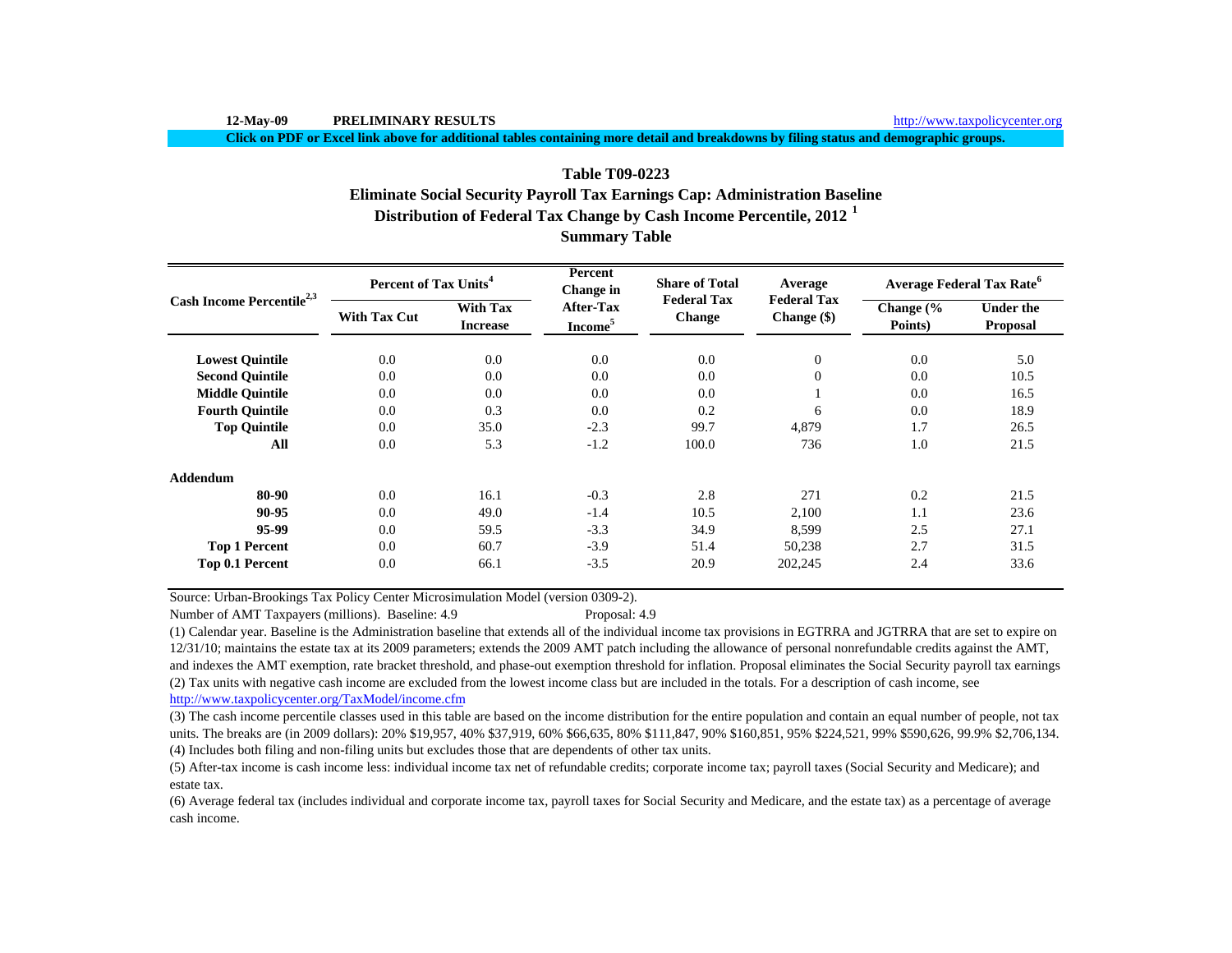#### **Percent of Tax Units<sup>4</sup> in After-Tax Share of Total Federal Tax Average Federal Tax Change Share of Federal Taxes Average Federal Tax Rate<sup>6</sup> Distribution of Federal Tax Change by Cash Income Percentile, 2012 <sup>1</sup> Detail TableTable T09-0223Eliminate Social Security Payroll Tax Earnings Cap: Administration Baseline**

|                                                              |                                    |                     | in After-Tax                        |                |          |                      |                              |                      |                       |      |
|--------------------------------------------------------------|------------------------------------|---------------------|-------------------------------------|----------------|----------|----------------------|------------------------------|----------------------|-----------------------|------|
| Cash Income Percentile <sup>2,3</sup><br><b>With Tax Cut</b> | <b>With Tax</b><br><b>Increase</b> | Income <sup>5</sup> | <b>Federal Tax</b><br><b>Change</b> | <b>Dollars</b> | Percent  | Change (%<br>Points) | <b>Under the</b><br>Proposal | Change (%<br>Points) | Under the<br>Proposal |      |
| <b>Lowest Quintile</b>                                       | 0.0                                | 0.0                 | 0.0                                 | 0.0            | 0        | 0.1                  | 0.0                          | 0.9                  | 0.0                   | 5.0  |
| <b>Second Quintile</b>                                       | 0.0                                | 0.0                 | 0.0                                 | 0.0            | $\theta$ | 0.0                  | $-0.2$                       | 4.2                  | 0.0                   | 10.5 |
| <b>Middle Quintile</b>                                       | 0.0                                | 0.0                 | 0.0                                 | 0.0            |          | 0.0                  | $-0.5$                       | 10.7                 | 0.0                   | 16.5 |
| <b>Fourth Quintile</b>                                       | 0.0                                | 0.3                 | 0.0                                 | 0.2            | 6        | 0.0                  | $-0.8$                       | 17.6                 | 0.0                   | 18.9 |
| <b>Top Quintile</b>                                          | 0.0                                | 35.0                | $-2.3$                              | 99.7           | 4,879    | 7.0                  | 1.5                          | 66.6                 | 1.7                   | 26.5 |
| All                                                          | 0.0                                | 5.3                 | $-1.2$                              | 100.0          | 736      | 4.6                  | 0.0                          | 100.0                | 1.0                   | 21.5 |
| Addendum                                                     |                                    |                     |                                     |                |          |                      |                              |                      |                       |      |
| 80-90                                                        | 0.0                                | 16.1                | $-0.3$                              | 2.8            | 271      | 0.9                  | $-0.5$                       | 13.6                 | 0.2                   | 21.5 |
| 90-95                                                        | 0.0                                | 49.0                | $-1.4$                              | 10.5           | 2,100    | 4.7                  | 0.0                          | 10.3                 | 1.1                   | 23.6 |
| 95-99                                                        | 0.0                                | 59.5                | $-3.3$                              | 34.9           | 8,599    | 10.1                 | 0.8                          | 16.7                 | 2.5                   | 27.1 |
| <b>Top 1 Percent</b>                                         | 0.0                                | 60.7                | $-3.9$                              | 51.4           | 50,238   | 9.5                  | 1.2                          | 26.0                 | 2.7                   | 31.5 |
| Top 0.1 Percent                                              | 0.0                                | 66.1                | $-3.5$                              | 20.9           | 202,245  | 7.7                  | 0.4                          | 12.8                 | 2.4                   | 33.6 |
|                                                              |                                    |                     |                                     |                |          |                      |                              |                      |                       |      |

#### **Baseline Distribution of Income and Federal Taxes by Cash Income Percentile, 2012 <sup>1</sup>**

| Cash Income Percentile <sup>2,3</sup> |                       | Tax Units <sup>4</sup>     |                            | Average<br><b>Federal Tax</b> | <b>Average After-</b>                | Average<br><b>Federal Tax</b> | <b>Share of Pre-</b><br>Tax Income | <b>Share of Post-</b><br><b>Tax Income</b> | Share of<br><b>Federal Taxes</b> |
|---------------------------------------|-----------------------|----------------------------|----------------------------|-------------------------------|--------------------------------------|-------------------------------|------------------------------------|--------------------------------------------|----------------------------------|
|                                       | Number<br>(thousands) | Percent of<br><b>Total</b> | <b>Income</b><br>(Dollars) | <b>Burden</b><br>(Dollars)    | Tax Income <sup>5</sup><br>(Dollars) | Rate <sup>6</sup>             | Percent of<br><b>Total</b>         | Percent of<br>Total                        | Percent of<br>Total              |
| <b>Lowest Quintile</b>                | 39,109                | 24.9                       | 11,727                     | 587                           | 11,140                               | 5.0                           | 3.7                                | 4.5                                        | 0.9                              |
| <b>Second Ouintile</b>                | 35,235                | 22.4                       | 29,685                     | 3,109                         | 26,575                               | 10.5                          | 8.5                                | 9.6                                        | 4.4                              |
| <b>Middle Quintile</b>                | 31,797                | 20.2                       | 53,843                     | 8,856                         | 44,986                               | 16.5                          | 14.0                               | 14.7                                       | 11.2                             |
| <b>Fourth Quintile</b>                | 26.816                | 17.1                       | 91,347                     | 17,256                        | 74.091                               | 18.9                          | 20.0                               | 20.4                                       | 18.4                             |
| <b>Top Quintile</b>                   | 23,648                | 15.0                       | 279,733                    | 69,292                        | 210.441                              | 24.8                          | 54.0                               | 51.2                                       | 65.1                             |
| All                                   | 157,316               | 100.0                      | 77,851                     | 16,013                        | 61,838                               | 20.6                          | 100.0                              | 100.0                                      | 100.0                            |
| Addendum                              |                       |                            |                            |                               |                                      |                               |                                    |                                            |                                  |
| 80-90                                 | 11.954                | 7.6                        | 139,760                    | 29.760                        | 110,000                              | 21.3                          | 13.6                               | 13.5                                       | 14.1                             |
| 90-95                                 | 5,808                 | 3.7                        | 197,580                    | 44,510                        | 153,070                              | 22.5                          | 9.4                                | 9.1                                        | 10.3                             |
| 95-99                                 | 4.701                 | 3.0                        | 346,049                    | 85,001                        | 261.048                              | 24.6                          | 13.3                               | 12.6                                       | 15.9                             |
| <b>Top 1 Percent</b>                  | 1,185                 | 0.8                        | 1,831,745                  | 527,346                       | 1,304,399                            | 28.8                          | 17.7                               | 15.9                                       | 24.8                             |
| Top 0.1 Percent                       | 120                   | 0.1                        | 8,392,568                  | 2,614,539                     | 5,778,029                            | 31.2                          | 8.2                                | 7.1                                        | 12.4                             |

Source: Urban-Brookings Tax Policy Center Microsimulation Model (version 0309-2).

Number of AMT Taxpayers (millions). Baseline: 4.9

(1) Calendar year. Baseline is the Administration baseline that extends all of the individual income tax provisions in EGTRRA and JGTRRA that are set to expire on 12/31/10; maintains the estate tax at its 2009 parameters; extends the 2009 AMT patch including the allowance of personal nonrefundable credits against the AMT, and indexes the AMT exemption, rate bracket threshold, and phase-out exemption threshold for inflation. Proposal eliminates the Social Security payroll tax earnings cap.

(2) Tax units with negative cash income are excluded from the lowest income class but are included in the totals. For a description of cash income, see

http://www.taxpolicycenter.org/TaxModel/income.cfm

(3) The cash income percentile classes used in this table are based on the income distribution for the entire population and contain an equal number of people, not tax units. The breaks are (in 2009 dollars): 20% \$19,957, \$37,919, 60% \$66,635, 80% \$111,847, 90% \$160,851, 95% \$224,521, 99% \$590,626, 99.9% \$2,706,134.

(4) Includes both filing and non-filing units but excludes those that are dependents of other tax units.

(5) After-tax income is cash income less: individual income tax net of refundable credits; corporate income tax; payroll taxes (Social Security and Medicare); and estate tax.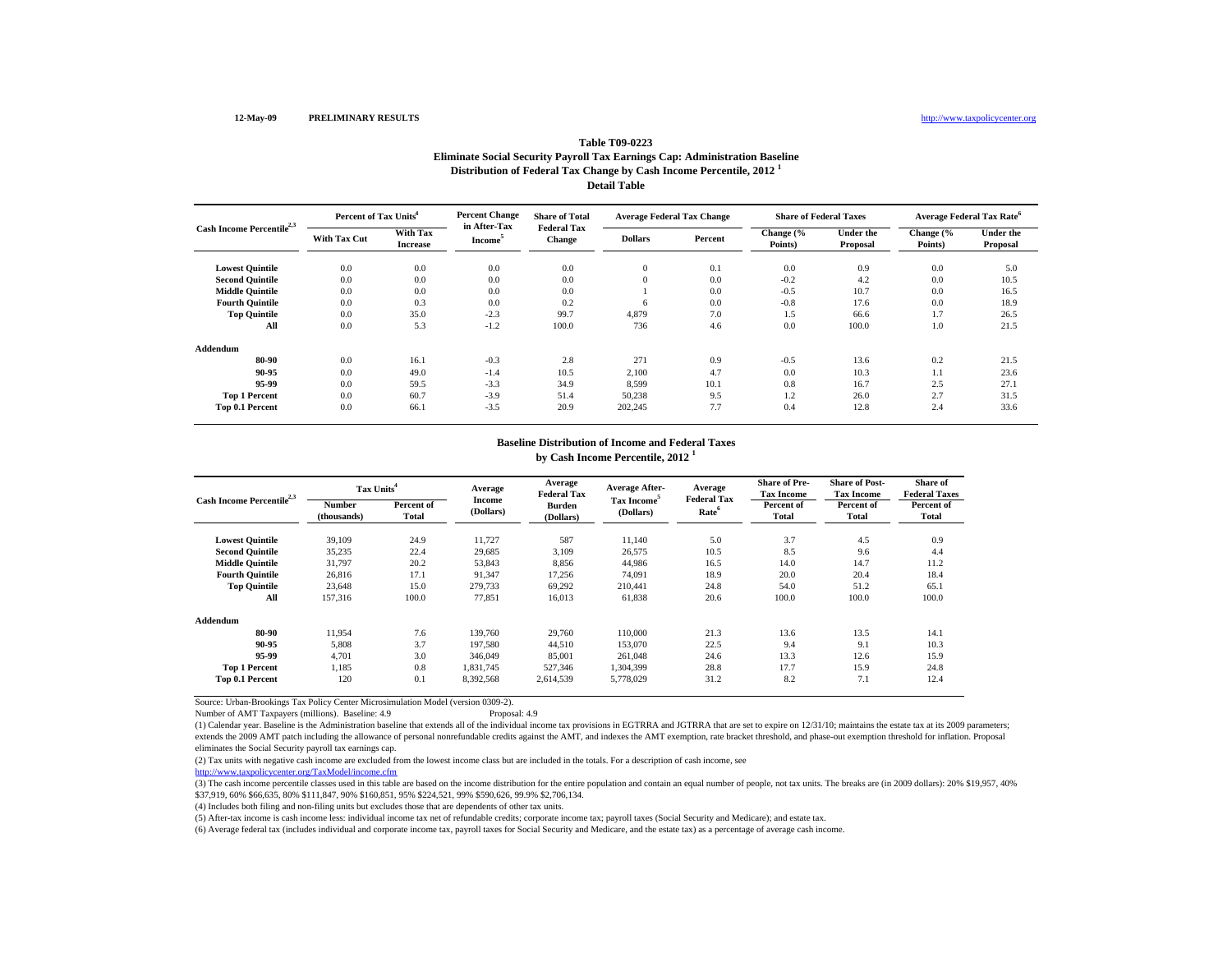### **Distribution of Federal Tax Change by Cash Income Percentile Adjusted for Family Size, 2012 1 Detail TableTable T09-0223Eliminate Social Security Payroll Tax Earnings Cap: Administration Baseline**

| Cash Income Percentile <sup>2,3</sup> | Percent of Tax Units <sup>4</sup> |                             | <b>Percent Change</b>                      | <b>Share of Total</b>               | <b>Average Federal Tax Change</b> |         | <b>Share of Federal Taxes</b> |                       | <b>Average Federal Tax Rate</b> <sup>o</sup> |                              |
|---------------------------------------|-----------------------------------|-----------------------------|--------------------------------------------|-------------------------------------|-----------------------------------|---------|-------------------------------|-----------------------|----------------------------------------------|------------------------------|
|                                       | <b>With Tax Cut</b>               | With Tax<br><b>Increase</b> | in After-Tax<br><b>Income</b> <sup>5</sup> | <b>Federal Tax</b><br><b>Change</b> | <b>Dollars</b>                    | Percent | Change (%<br>Points)          | Under the<br>Proposal | Change (%<br>Points)                         | <b>Under the</b><br>Proposal |
| <b>Lowest Quintile</b>                | 0.0                               | 0.0                         | 0.0                                        | 0.0                                 | $\mathbf{0}$                      | 0.3     | 0.0                           | 0.2                   | 0.0                                          | 1.2                          |
| <b>Second Quintile</b>                | 0.0                               | 0.0                         | 0.0                                        | 0.0                                 | $\overline{0}$                    | 0.0     | $-0.1$                        | 2.9                   | 0.0                                          | 8.9                          |
| <b>Middle Quintile</b>                | 0.0                               | 0.0                         | 0.0                                        | 0.0                                 |                                   | 0.0     | $-0.4$                        | 8.6                   | 0.0                                          | 15.1                         |
| <b>Fourth Quintile</b>                | 0.0                               | 1.4                         | 0.0                                        | 0.6                                 | 23                                | 0.2     | $-0.8$                        | 17.0                  | 0.0                                          | 18.6                         |
| <b>Top Quintile</b>                   | 0.0                               | 26.1                        | $-2.1$                                     | 99.2                                | 3,793                             | 6.5     | 1.3                           | 71.2                  | 1.6                                          | 26.2                         |
| All                                   | 0.0                               | 5.3                         | $-1.2$                                     | 100.0                               | 736                               | 4.6     | 0.0                           | 100.0                 | 1.0                                          | 21.5                         |
| Addendum                              |                                   |                             |                                            |                                     |                                   |         |                               |                       |                                              |                              |
| 80-90                                 | 0.0                               | 11.1                        | $-0.3$                                     | 4.3                                 | 322                               | 1.3     | $-0.5$                        | 14.9                  | 0.3                                          | 21.6                         |
| 90-95                                 | 0.0                               | 30.5                        | $-1.1$                                     | 9.4                                 | 1,420                             | 3.7     | $-0.1$                        | 11.5                  | 0.8                                          | 23.5                         |
| 95-99                                 | 0.0                               | 52.3                        | $-2.9$                                     | 33.7                                | 6,560                             | 9.1     | 0.7                           | 17.7                  | 2.2                                          | 26.5                         |
| <b>Top 1 Percent</b>                  | 0.0                               | 54.7                        | $-3.7$                                     | 51.9                                | 41,928                            | 9.2     | 1.1                           | 27.0                  | 2.6                                          | 31.3                         |
| Top 0.1 Percent                       | 0.0                               | 61.0                        | $-3.4$                                     | 21.2                                | 173,364                           | 7.5     | 0.4                           | 13.3                  | 2.3                                          | 33.4                         |

# **Baseline Distribution of Income and Federal Taxes**

**by Cash Income Percentile Adjusted for Family Size, 2012 <sup>1</sup>**

| Cash Income Percentile <sup>2,3</sup> |                       | Tax Units <sup>4</sup> |                            | Average<br><b>Federal Tax</b> | Average After-                       | Average<br><b>Federal Tax</b> | <b>Share of Pre-</b><br><b>Tax Income</b> | <b>Share of Post-</b><br><b>Tax Income</b> | Share of<br><b>Federal Taxes</b> |
|---------------------------------------|-----------------------|------------------------|----------------------------|-------------------------------|--------------------------------------|-------------------------------|-------------------------------------------|--------------------------------------------|----------------------------------|
|                                       | Number<br>(thousands) | Percent of<br>Total    | <b>Income</b><br>(Dollars) | Burden<br>(Dollars)           | Tax Income <sup>5</sup><br>(Dollars) | Rate <sup>6</sup>             | Percent of<br><b>Total</b>                | Percent of<br>Total                        | Percent of<br>Total              |
| <b>Lowest Quintile</b>                | 32,338                | 20.6                   | 10,962                     | 130                           | 10,832                               | 1.2                           | 2.9                                       | 3.6                                        | 0.2                              |
| <b>Second Quintile</b>                | 32,399                | 20.6                   | 27,043                     | 2,393                         | 24,650                               | 8.9                           | 7.2                                       | 8.2                                        | 3.1                              |
| <b>Middle Ouintile</b>                | 31.437                | 20.0                   | 47.482                     | 7.171                         | 40,310                               | 15.1                          | 12.2                                      | 13.0                                       | 9.0                              |
| <b>Fourth Ouintile</b>                | 30,153                | 19.2                   | 79,882                     | 14,862                        | 65,019                               | 18.6                          | 19.7                                      | 20.2                                       | 17.8                             |
| <b>Top Quintile</b>                   | 30,278                | 19.3                   | 236,122                    | 58,134                        | 177,988                              | 24.6                          | 58.4                                      | 55.4                                       | 69.9                             |
| All                                   | 157,316               | 100.0                  | 77,851                     | 16,013                        | 61,838                               | 20.6                          | 100.0                                     | 100.0                                      | 100.0                            |
| Addendum                              |                       |                        |                            |                               |                                      |                               |                                           |                                            |                                  |
| 80-90                                 | 15,269                | 9.7                    | 119.425                    | 25,442                        | 93,984                               | 21.3                          | 14.9                                      | 14.8                                       | 15.4                             |
| 90-95                                 | 7,622                 | 4.9                    | 168,851                    | 38,328                        | 130,524                              | 22.7                          | 10.5                                      | 10.2                                       | 11.6                             |
| 95-99                                 | 5.955                 | 3.8                    | 296.127                    | 71.952                        | 224.175                              | 24.3                          | 14.4                                      | 13.7                                       | 17.0                             |
| <b>Top 1 Percent</b>                  | 1,432                 | 0.9                    | 1,589,334                  | 454,787                       | 1,134,548                            | 28.6                          | 18.6                                      | 16.7                                       | 25.9                             |
| Top 0.1 Percent                       | 142                   | 0.1                    | 7.406.757                  | 2,297,984                     | 5,108,773                            | 31.0                          | 8.6                                       | 7.4                                        | 12.9                             |

Source: Urban-Brookings Tax Policy Center Microsimulation Model (version 0309-2).

Number of AMT Taxpayers (millions). Baseline: 4.9

(1) Calendar year. Baseline is the Administration baseline that extends all of the individual income tax provisions in EGTRRA and JGTRRA that are set to expire on 12/31/10; maintains the estate tax at its 2009 parameters; extends the 2009 AMT patch including the allowance of personal nonrefundable credits against the AMT, and indexes the AMT exemption, rate bracket threshold, and phase-out exemption threshold for inflation. Proposal eliminates the Social Security payroll tax earnings cap.

(2) Tax units with negative cash income are excluded from the lowest income class but are included in the totals. For a description of cash income, see

http://www.taxpolicycenter.org/TaxModel/income.cfm

(3) The cash income percentile classes used in this table are based on the income distribution for the entire population and contain an equal number of people, not tax units. The incomes used are adjusted for family size b by the square root of the number of people in the tax unit. The resulting percentile breaks are (in 2009 dollars): 20% \$13,636, 40% \$25,075, 60% \$42,597, 80% \$68,949, 90% \$98,059, 95% \$138,184, 99% \$356,154, 99.9% \$1,639,811.

(4) Includes both filing and non-filing units but excludes those that are dependents of other tax units.

(5) After-tax income is cash income less: individual income tax net of refundable credits; corporate income tax; payroll taxes (Social Security and Medicare); and estate tax.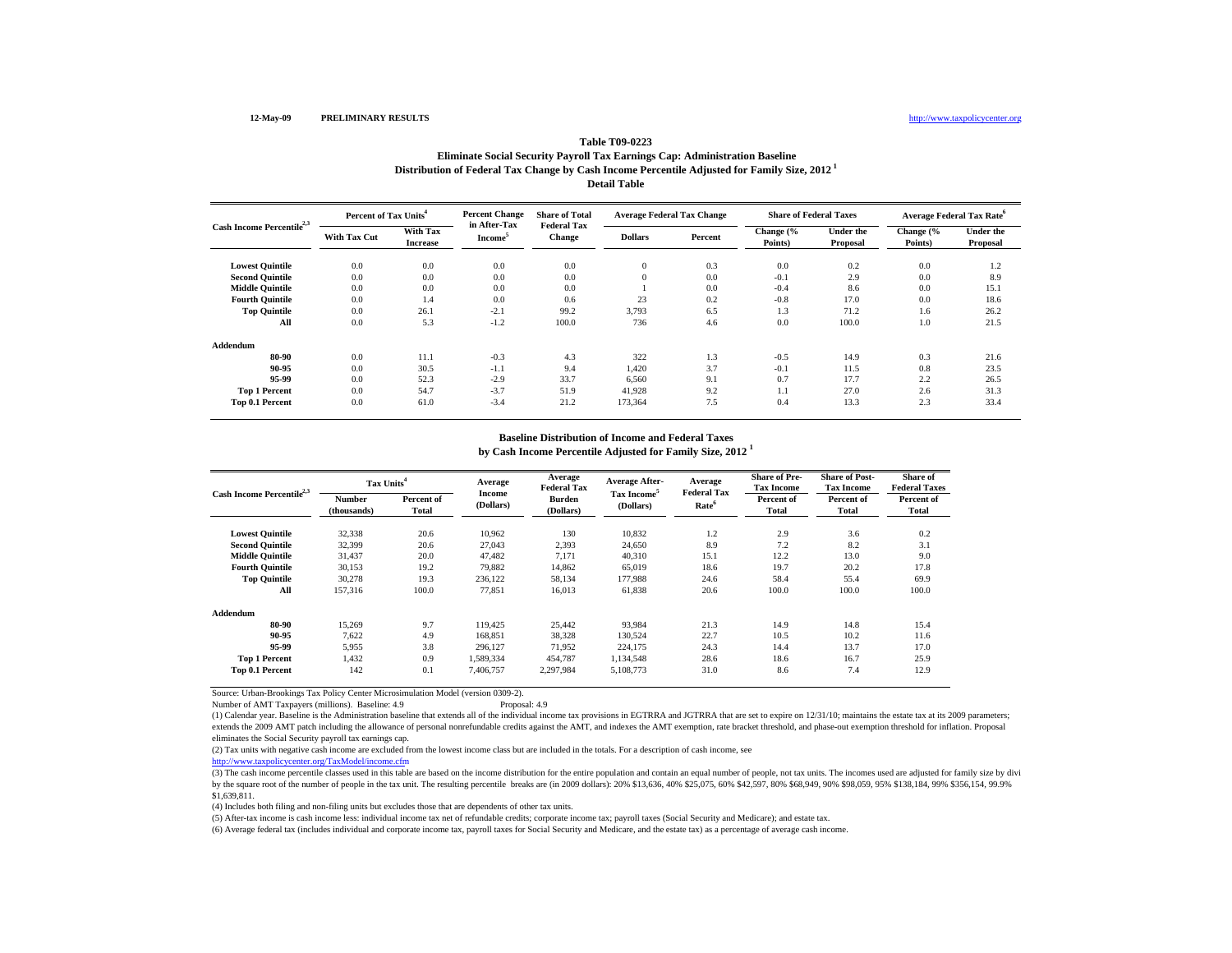## **Distribution of Federal Tax Change by Cash Income Percentile Adjusted for Family Size, 2012 1 Detail Table - Single Tax Units Table T09-0223Eliminate Social Security Payroll Tax Earnings Cap: Administration Baseline**

|                                       | Percent of Tax Units <sup>4</sup> |                                    | <b>Percent Change</b><br>in After-Tax | <b>Share of Total</b>        | <b>Average Federal Tax Change</b> |         | <b>Share of Federal Taxes</b> |                       | <b>Average Federal Tax Rate<sup>6</sup></b> |                              |  |
|---------------------------------------|-----------------------------------|------------------------------------|---------------------------------------|------------------------------|-----------------------------------|---------|-------------------------------|-----------------------|---------------------------------------------|------------------------------|--|
| Cash Income Percentile <sup>2,3</sup> | <b>With Tax Cut</b>               | <b>With Tax</b><br><b>Increase</b> | Income <sup>3</sup>                   | <b>Federal Tax</b><br>Change | <b>Dollars</b>                    | Percent | Change (%<br>Points)          | Under the<br>Proposal | Change (%<br>Points)                        | <b>Under the</b><br>Proposal |  |
| <b>Lowest Quintile</b>                | 0.0                               | 0.0                                | 0.0                                   | 0.0                          | $\mathbf{0}$                      | 0.0     | 0.0                           | 1.7                   | 0.0                                         | 8.1                          |  |
| <b>Second Quintile</b>                | 0.0                               | 0.0                                | 0.0                                   | 0.0                          | $\mathbf{0}$                      | 0.0     | $-0.1$                        | 5.5                   | 0.0                                         | 11.0                         |  |
| <b>Middle Quintile</b>                | 0.0                               | 0.0                                | 0.0                                   | 0.0                          | $\Omega$                          | 0.0     | $-0.3$                        | 12.9                  | 0.0                                         | 16.6                         |  |
| <b>Fourth Quintile</b>                | 0.0                               | 0.0                                | 0.0                                   | 0.1                          |                                   | 0.0     | $-0.4$                        | 20.9                  | 0.0                                         | 20.5                         |  |
| <b>Top Quintile</b>                   | 0.0                               | 11.3                               | $-1.1$                                | 99.8                         | 1,300                             | 3.3     | 0.8                           | 58.9                  | 0.8                                         | 26.3                         |  |
| All                                   | 0.0                               | 1.6                                | $-0.5$                                | 100.0                        | 181                               | 1.9     | 0.0                           | 100.0                 | 0.4                                         | 21.1                         |  |
| Addendum                              |                                   |                                    |                                       |                              |                                   |         |                               |                       |                                             |                              |  |
| 80-90                                 | 0.0                               | 0.2                                | 0.0                                   | 0.4                          | 9                                 | 0.1     | $-0.3$                        | 15.2                  | 0.0                                         | 22.9                         |  |
| 90-95                                 | 0.0                               | 8.4                                | $-0.1$                                | 2.2                          | 115                               | 0.4     | $-0.2$                        | 10.6                  | 0.1                                         | 24.0                         |  |
| 95-99                                 | 0.0                               | 41.9                               | $-1.8$                                | 39.1                         | 2,781                             | 5.5     | 0.5                           | 14.1                  | 1.3                                         | 25.6                         |  |
| <b>Top 1 Percent</b>                  | 0.0                               | 36.5                               | $-2.7$                                | 58.0                         | 19,956                            | 6.2     | 0.8                           | 19.0                  | 1.9                                         | 32.4                         |  |
| Top 0.1 Percent                       | 0.0                               | 42.9                               | $-2.6$                                | 22.8                         | 90,487                            | 5.0     | 0.3                           | 9.1                   | 1.7                                         | 35.9                         |  |

# **Baseline Distribution of Income and Federal Taxes**

**by Cash Income Percentile Adjusted for Family Size, 2012 1**

| Cash Income Percentile <sup>2,3</sup> | Tax Units <sup>4</sup>       |                     | Average             | Average<br><b>Federal Tax</b> | <b>Average After-</b>                | Average<br><b>Federal Tax</b> | <b>Share of Pre-</b><br><b>Tax Income</b> | <b>Share of Post-</b><br><b>Tax Income</b> | Share of<br><b>Federal Taxes</b> |
|---------------------------------------|------------------------------|---------------------|---------------------|-------------------------------|--------------------------------------|-------------------------------|-------------------------------------------|--------------------------------------------|----------------------------------|
|                                       | <b>Number</b><br>(thousands) | Percent of<br>Total | Income<br>(Dollars) | <b>Burden</b><br>(Dollars)    | Tax Income <sup>5</sup><br>(Dollars) | Rate <sup>6</sup>             | Percent of<br>Total                       | Percent of<br>Total                        | Percent of<br>Total              |
| <b>Lowest Quintile</b>                | 16.855                       | 24.6                | 8.088               | 651                           | 7.437                                | 8.1                           | 4.4                                       | 5.1                                        | 1.7                              |
| <b>Second Quintile</b>                | 15,642                       | 22.8                | 20,751              | 2,282                         | 18.468                               | 11.0                          | 10.5                                      | 11.8                                       | 5.6                              |
| <b>Middle Quintile</b>                | 14,507                       | 21.2                | 35,163              | 5,841                         | 29,322                               | 16.6                          | 16.5                                      | 17.3                                       | 13.2                             |
| <b>Fourth Quintile</b>                | 11.601                       | 16.9                | 57.652              | 11.816                        | 45.836                               | 20.5                          | 21.6                                      | 21.7                                       | 21.3                             |
| <b>Top Quintile</b>                   | 9.540                        | 13.9                | 153.955             | 39.127                        | 114.828                              | 25.4                          | 47.4                                      | 44.6                                       | 58.1                             |
| All                                   | 68,506                       | 100.0               | 45,237              | 9,380                         | 35,857                               | 20.7                          | 100.0                                     | 100.0                                      | 100.0                            |
| Addendum                              |                              |                     |                     |                               |                                      |                               |                                           |                                            |                                  |
| 80-90                                 | 5.053                        | 7.4                 | 86,100              | 19,716                        | 66,384                               | 22.9                          | 14.0                                      | 13.7                                       | 15.5                             |
| 90-95                                 | 2,377                        | 3.5                 | 121,430             | 29,018                        | 92,411                               | 23.9                          | 9.3                                       | 8.9                                        | 10.7                             |
| 95-99                                 | 1.749                        | 2.6                 | 207.161             | 50,178                        | 156.983                              | 24.2                          | 11.7                                      | 11.2                                       | 13.7                             |
| <b>Top 1 Percent</b>                  | 362                          | 0.5                 | 1,058,983           | 323,474                       | 735,509                              | 30.6                          | 12.4                                      | 10.8                                       | 18.2                             |
| Top 0.1 Percent                       | 31                           | 0.1                 | 5,306,728           | 1,815,167                     | 3,491,562                            | 34.2                          | 5.4                                       | 4.4                                        | 8.8                              |

Source: Urban-Brookings Tax Policy Center Microsimulation Model (version 0309-2).

(1) Calendar year. Baseline is the Administration baseline that extends all of the individual income tax provisions in EGTRRA and JGTRRA that are set to expire on 12/31/10; maintains the estate tax at its 2009 parameters; extends the 2009 AMT patch including the allowance of personal nonrefundable credits against the AMT, and indexes the AMT exemption, rate bracket threshold, and phase-out exemption threshold for inflation. Proposal eliminates the Social Security payroll tax earnings cap.

(2) Tax units with negative cash income are excluded from the lowest income class but are included in the totals. For a description of cash income, see

http://www.taxpolicycenter.org/TaxModel/income.cfm

(3) The cash income percentile classes used in this table are based on the income distribution for the entire population and contain an equal number of people, not tax units. The incomes used are adjusted for family size b dividing by the square root of the number of people in the tax unit. The resulting percentile breaks are (in 2009 dollars): 20% \$13,636, 40% \$25,075, 60% \$42,597, 80% \$68,949, 90% \$98,059, 95% \$138,184, 99% \$356,154, 99.9% \$1,639,811.

(4) Includes both filing and non-filing units but excludes those that are dependents of other tax units.

(5) After-tax income is cash income less: individual income tax net of refundable credits; corporate income tax; payroll taxes (Social Security and Medicare); and estate tax.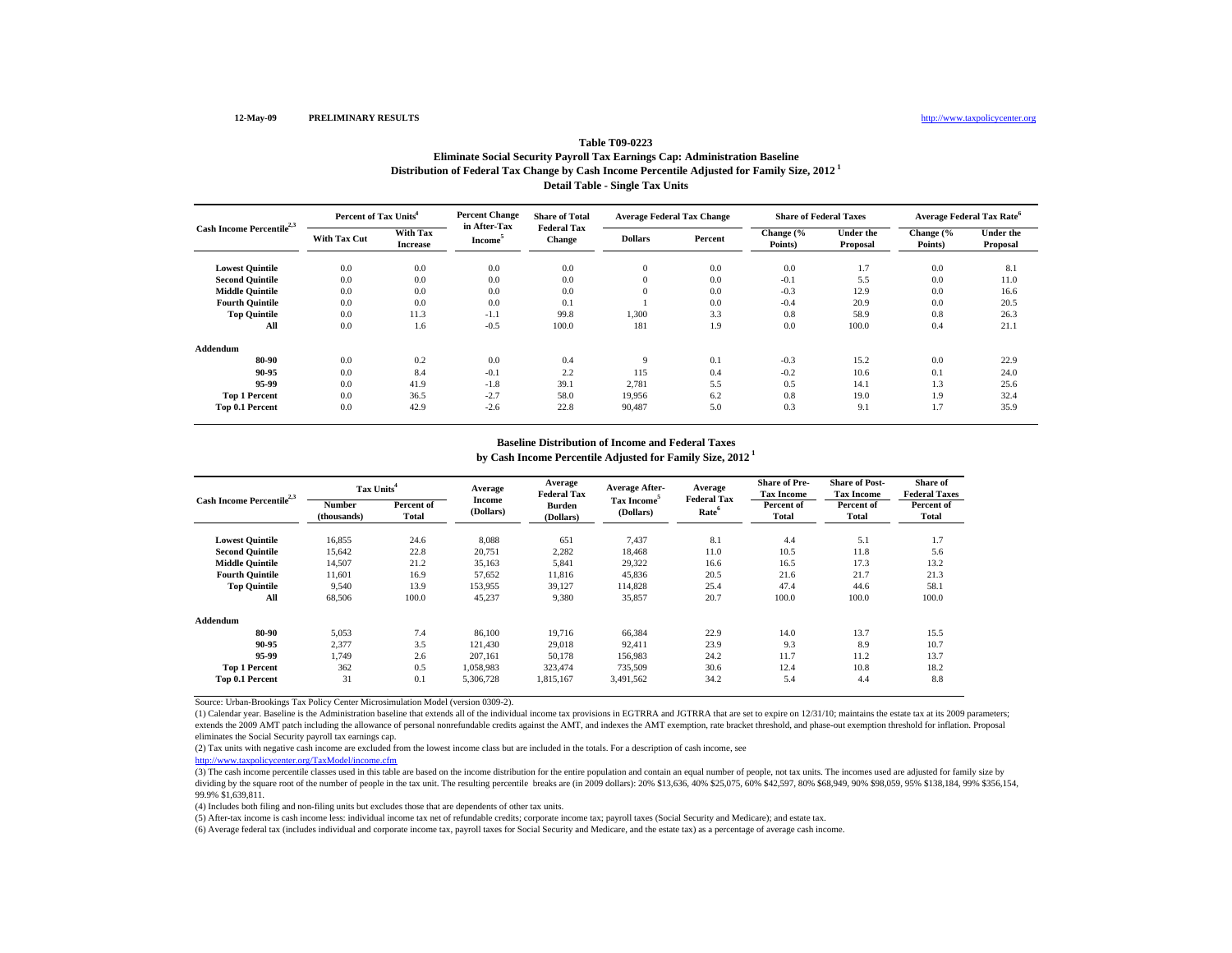# **Table T09-0223Eliminate Social Security Payroll Tax Earnings Cap: Administration Baseline**

**Distribution of Federal Tax Change by Cash Income Percentile Adjusted for Family Size, 2012 1**

**Detail Table - Married Tax Units Filing Jointly**

| Cash Income Percentile <sup>2,3</sup> |                     | Percent of Tax Units <sup>4</sup>  |                                     | <b>Share of Total</b>        | <b>Average Federal Tax Change</b> |         | <b>Share of Federal Taxes</b> |                              |                      | Average Federal Tax Rate <sup>6</sup> |
|---------------------------------------|---------------------|------------------------------------|-------------------------------------|------------------------------|-----------------------------------|---------|-------------------------------|------------------------------|----------------------|---------------------------------------|
|                                       | <b>With Tax Cut</b> | <b>With Tax</b><br><b>Increase</b> | in After-Tax<br>Income <sup>3</sup> | <b>Federal Tax</b><br>Change | <b>Dollars</b>                    | Percent | Change (%<br>Points)          | <b>Under the</b><br>Proposal | Change (%<br>Points) | <b>Under the</b><br>Proposal          |
| <b>Lowest Quintile</b>                | 0.0                 | 0.0                                | 0.0                                 | 0.0                          | $\sim$                            | 1.4     | 0.0                           | 0.1                          | 0.0                  | 1.0                                   |
| <b>Second Quintile</b>                | 0.0                 | 0.0                                | 0.0                                 | 0.0                          | $\theta$                          | 0.0     | $-0.1$                        | 1.4                          | 0.0                  | 8.3                                   |
| <b>Middle Quintile</b>                | 0.0                 | 0.1                                | 0.0                                 | 0.0                          |                                   | 0.0     | $-0.3$                        | 5.4                          | 0.0                  | 13.8                                  |
| <b>Fourth Quintile</b>                | 0.0                 | 2.8                                | $-0.1$                              | 0.7                          | 44                                | 0.3     | $-0.8$                        | 14.7                         | 0.0                  | 17.6                                  |
| <b>Top Quintile</b>                   | 0.0                 | 33.9                               | $-2.4$                              | 99.1                         | 5,093                             | 7.5     | 1.2                           | 78.3                         | 1.8                  | 26.2                                  |
| All                                   | 0.0                 | 11.3                               | $-1.6$                              | 100.0                        | 1,599                             | 5.8     | 0.0                           | 100.0                        | 1.2                  | 22.6                                  |
| Addendum                              |                     |                                    |                                     |                              |                                   |         |                               |                              |                      |                                       |
| 80-90                                 | 0.0                 | 17.3                               | $-0.5$                              | 4.8                          | 511                               | 1.8     | $-0.6$                        | 15.0                         | 0.4                  | 21.0                                  |
| 90-95                                 | 0.0                 | 40.9                               | $-1.4$                              | 10.3                         | 2,037                             | 4.7     | $-0.1$                        | 12.5                         | 1.1                  | 23.4                                  |
| 95-99                                 | 0.0                 | 56.8                               | $-3.2$                              | 33.1                         | 8,225                             | 10.0    | 0.8                           | 20.0                         | 2.4                  | 26.8                                  |
| <b>Top 1 Percent</b>                  | 0.0                 | 61.2                               | $-3.9$                              | 50.9                         | 49.471                            | 10.0    | 1.2                           | 30.8                         | 2.8                  | 31.0                                  |
| Top 0.1 Percent                       | 0.0                 | 66.8                               | $-3.6$                              | 20.6                         | 198,612                           | 8.2     | 0.3                           | 14.9                         | 2.5                  | 32.9                                  |

# **Baseline Distribution of Income and Federal Taxes**

**by Cash Income Percentile Adjusted for Family Size, 2012 1**

| Cash Income Percentile <sup>2,3</sup> |                              | Tax Units <sup>4</sup> |                     | Average<br><b>Federal Tax</b> | <b>Average After-</b>                | Average<br><b>Federal Tax</b> | <b>Share of Pre-</b><br><b>Tax Income</b> | <b>Share of Post-</b><br><b>Tax Income</b> | Share of<br><b>Federal Taxes</b> |
|---------------------------------------|------------------------------|------------------------|---------------------|-------------------------------|--------------------------------------|-------------------------------|-------------------------------------------|--------------------------------------------|----------------------------------|
|                                       | <b>Number</b><br>(thousands) | Percent of<br>Total    | Income<br>(Dollars) | <b>Burden</b><br>(Dollars)    | Tax Income <sup>5</sup><br>(Dollars) | Rate <sup>6</sup>             | Percent of<br>Total                       | Percent of<br>Total                        | Percent of<br>Total              |
| <b>Lowest Quintile</b>                | 6.836                        | 11.1                   | 14.389              | 137                           | 14,252                               | 1.0                           | 1.2                                       | 1.6                                        | 0.1                              |
| <b>Second Quintile</b>                | 8,755                        | 14.3                   | 34,618              | 2,882                         | 31,736                               | 8.3                           | 3.8                                       | 4.5                                        | 1.5                              |
| <b>Middle Quintile</b>                | 11,214                       | 18.3                   | 62,026              | 8,568                         | 53,458                               | 13.8                          | 8.8                                       | 9.6                                        | 5.7                              |
| <b>Fourth Quintile</b>                | 15.212                       | 24.8                   | 97.768              | 17.190                        | 80.578                               | 17.6                          | 18.8                                      | 19.7                                       | 15.5                             |
| <b>Top Quintile</b>                   | 19.110                       | 31.1                   | 279.599             | 68.093                        | 211.506                              | 24.4                          | 67.6                                      | 65.0                                       | 77.1                             |
| All                                   | 61,400                       | 100.0                  | 128,766             | 27,484                        | 101,282                              | 21.3                          | 100.0                                     | 100.0                                      | 100.0                            |
| Addendum                              |                              |                        |                     |                               |                                      |                               |                                           |                                            |                                  |
| 80-90                                 | 9,202                        | 15.0                   | 138,970             | 28,682                        | 110,288                              | 20.6                          | 16.2                                      | 16.3                                       | 15.6                             |
| 90-95                                 | 4,942                        | 8.1                    | 192,850             | 43,001                        | 149,849                              | 22.3                          | 12.1                                      | 11.9                                       | 12.6                             |
| 95-99                                 | 3,955                        | 6.4                    | 337,574             | 82,150                        | 255,424                              | 24.3                          | 16.9                                      | 16.2                                       | 19.3                             |
| <b>Top 1 Percent</b>                  | 1.011                        | 1.7                    | 1,756,500           | 494,364                       | 1,262,135                            | 28.1                          | 22.5                                      | 20.5                                       | 29.6                             |
| Top 0.1 Percent                       | 102                          | 0.2                    | 7,937,859           | 2,411,526                     | 5,526,333                            | 30.4                          | 10.2                                      | 9.1                                        | 14.6                             |

Source: Urban-Brookings Tax Policy Center Microsimulation Model (version 0309-2).

(1) Calendar year. Baseline is the Administration baseline that extends all of the individual income tax provisions in EGTRRA and JGTRRA that are set to expire on 12/31/10; maintains the estate tax at its 2009 parameters; extends the 2009 AMT patch including the allowance of personal nonrefundable credits against the AMT, and indexes the AMT exemption, rate bracket threshold, and phase-out exemption threshold for inflation. Proposal eliminates the Social Security payroll tax earnings cap.

(2) Tax units with negative cash income are excluded from the lowest income class but are included in the totals. For a description of cash income, see

http://www.taxpolicycenter.org/TaxModel/income.cfm

(3) The cash income percentile classes used in this table are based on the income distribution for the entire population and contain an equal number of people, not tax units. The incomes used are adjusted for family size b dividing by the square root of the number of people in the tax unit. The resulting percentile breaks are (in 2009 dollars): 20% \$13,636, 40% \$25,075, 60% \$42,597, 80% \$68,949, 90% \$98,059, 95% \$138,184, 99% \$356,154, 99.9% \$1,639,811.

(4) Includes both filing and non-filing units but excludes those that are dependents of other tax units.

(5) After-tax income is cash income less: individual income tax net of refundable credits; corporate income tax; payroll taxes (Social Security and Medicare); and estate tax.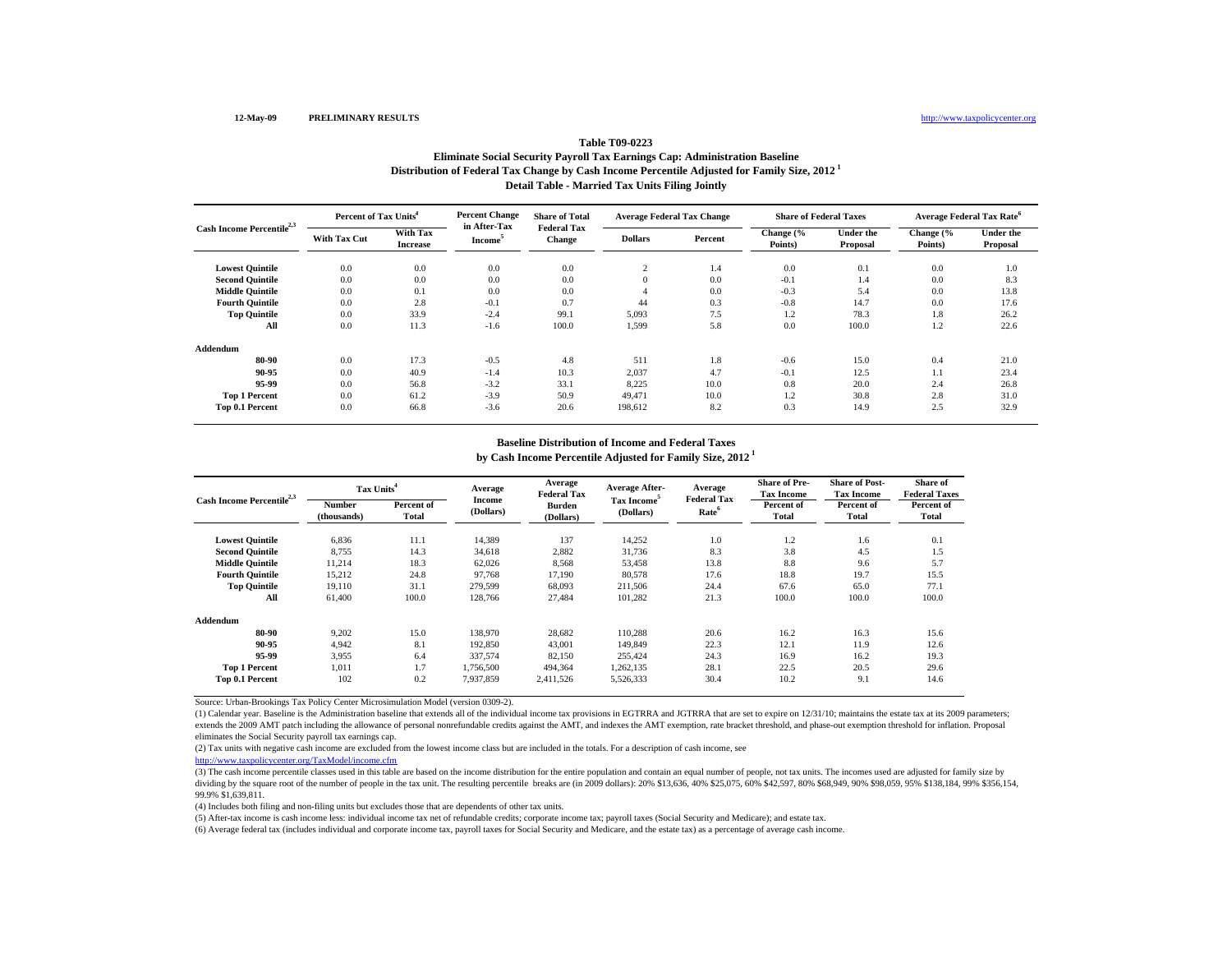## **Table T09-0223**

### **Distribution of Federal Tax Change by Cash Income Percentile Adjusted for Family Size, 2012 1 Detail Table - Head of Household Tax UnitsEliminate Social Security Payroll Tax Earnings Cap: Administration Baseline**

| Cash Income Percentile <sup>2,3</sup> | Percent of Tax Units <sup>4</sup> |                             | <b>Percent Change</b>               | <b>Share of Total</b>        | <b>Average Federal Tax Change</b> |         | <b>Share of Federal Taxes</b> |                       | <b>Average Federal Tax Rate</b> <sup>6</sup> |                              |
|---------------------------------------|-----------------------------------|-----------------------------|-------------------------------------|------------------------------|-----------------------------------|---------|-------------------------------|-----------------------|----------------------------------------------|------------------------------|
|                                       | <b>With Tax Cut</b>               | With Tax<br><b>Increase</b> | in After-Tax<br>Income <sup>3</sup> | <b>Federal Tax</b><br>Change | <b>Dollars</b>                    | Percent | Change (%<br>Points)          | Under the<br>Proposal | Change (%<br>Points)                         | <b>Under the</b><br>Proposal |
| <b>Lowest Quintile</b>                | 0.0                               | 0.0                         | 0.0                                 | 0.0                          | $\mathbf{0}$                      | 0.0     | 0.1                           | $-5.7$                | 0.0                                          | $-6.9$                       |
| <b>Second Quintile</b>                | 0.0                               | 0.0                         | 0.0                                 | 0.0                          | $\Omega$                          | 0.0     | $-0.3$                        | 10.5                  | 0.0                                          | 6.3                          |
| <b>Middle Quintile</b>                | 0.0                               | 0.0                         | 0.0                                 | 0.0                          | $\Omega$                          | 0.0     | $-0.7$                        | 27.5                  | 0.0                                          | 15.2                         |
| <b>Fourth Quintile</b>                | 0.0                               | 0.4                         | 0.0                                 | 0.4                          |                                   | 0.0     | $-0.7$                        | 29.0                  | 0.0                                          | 19.4                         |
| <b>Top Quintile</b>                   | 0.0                               | 25.7                        | $-2.1$                              | 99.5                         | 2,963                             | 6.6     | 1.5                           | 38.6                  | 1.6                                          | 25.8                         |
| All                                   | 0.0                               | 1.2                         | $-0.4$                              | 100.0                        | 138                               | 2.5     | 0.0                           | 100.0                 | 0.3                                          | 13.7                         |
| Addendum                              |                                   |                             |                                     |                              |                                   |         |                               |                       |                                              |                              |
| 80-90                                 | 0.0                               | 11.7                        | $-0.3$                              | 4.9                          | 227                               | 0.9     | $-0.2$                        | 13.7                  | 0.2                                          | 22.8                         |
| 90-95                                 | 0.0                               | 45.2                        | $-1.7$                              | 12.8                         | 2,087                             | 5.7     | 0.2                           | 5.8                   | 1.3                                          | 24.6                         |
| 95-99                                 | 0.0                               | 55.9                        | $-3.9$                              | 41.2                         | 8,365                             | 12.9    | 0.8                           | 8.7                   | 3.0                                          | 26.2                         |
| <b>Top 1 Percent</b>                  | 0.0                               | 60.0                        | $-4.2$                              | 40.6                         | 42,930                            | 10.3    | 0.7                           | 10.5                  | 3.0                                          | 31.8                         |
| Top 0.1 Percent                       | 0.0                               | 59.1                        | $-3.5$                              | 14.3                         | 169,194                           | 7.8     | 0.2                           | 4.8                   | 2.4                                          | 33.5                         |

# **Baseline Distribution of Income and Federal Taxes**

**by Cash Income Percentile Adjusted for Family Size, 2012 1**

| Cash Income Percentile <sup>2,3</sup> | Tax Units <sup>4</sup> |                     | Average             | Average<br><b>Federal Tax</b> | <b>Average After-</b>                | Average<br><b>Federal Tax</b> | <b>Share of Pre-</b><br><b>Tax Income</b> | <b>Share of Post-</b><br><b>Tax Income</b> | Share of<br><b>Federal Taxes</b> |
|---------------------------------------|------------------------|---------------------|---------------------|-------------------------------|--------------------------------------|-------------------------------|-------------------------------------------|--------------------------------------------|----------------------------------|
|                                       | Number<br>(thousands)  | Percent of<br>Total | Income<br>(Dollars) | Burden<br>(Dollars)           | Tax Income <sup>5</sup><br>(Dollars) | Rate <sup>6</sup>             | Percent of<br>Total                       | Percent of<br><b>Total</b>                 | Percent of<br>Total              |
| <b>Lowest Quintile</b>                | 8,355                  | 33.6                | 13,999              | $-966$                        | 14.965                               | $-6.9$                        | 11.3                                      | 13.9                                       | $-5.8$                           |
| <b>Second Quintile</b>                | 7,578                  | 30.5                | 31,423              | 1,975                         | 29,448                               | 6.3                           | 22.9                                      | 24.8                                       | 10.8                             |
| <b>Middle Quintile</b>                | 5,002                  | 20.1                | 51,564              | 7,834                         | 43,731                               | 15.2                          | 24.8                                      | 24.3                                       | 28.2                             |
| <b>Fourth Quintile</b>                | 2,726                  | 11.0                | 78,373              | 15,182                        | 63.190                               | 19.4                          | 20.6                                      | 19.2                                       | 29.7                             |
| <b>Top Quintile</b>                   | 1,153                  | 4.6                 | 184,854             | 44,765                        | 140,089                              | 24.2                          | 20.5                                      | 18.0                                       | 37.1                             |
| All                                   | 24,862                 | 100.0               | 41,756              | 5,598                         | 36,159                               | 13.4                          | 100.0                                     | 100.0                                      | 100.0                            |
| Addendum                              |                        |                     |                     |                               |                                      |                               |                                           |                                            |                                  |
| 80-90                                 | 740                    | 3.0                 | 115.411             | 26,060                        | 89,351                               | 22.6                          | 8.2                                       | 7.4                                        | 13.9                             |
| 90-95                                 | 211                    | 0.9                 | 158,521             | 36,924                        | 121,597                              | 23.3                          | 3.2                                       | 2.9                                        | 5.6                              |
| 95-99                                 | 169                    | 0.7                 | 280,025             | 65,094                        | 214.931                              | 23.3                          | 4.6                                       | 4.0                                        | 7.9                              |
| <b>Top 1 Percent</b>                  | 32                     | 0.1                 | 1,444,013           | 416,368                       | 1,027,645                            | 28.8                          | 4.5                                       | 3.7                                        | 9.7                              |
| Top 0.1 Percent                       | $\overline{3}$         | 0.0                 | 6,993,121           | 2,173,021                     | 4,820,100                            | 31.1                          | 2.0                                       | 1.6                                        | 4.5                              |

Source: Urban-Brookings Tax Policy Center Microsimulation Model (version 0309-2).

(1) Calendar year. Baseline is the Administration baseline that extends all of the individual income tax provisions in EGTRRA and JGTRRA that are set to expire on 12/31/10; maintains the estate tax at its 2009 parameters; extends the 2009 AMT patch including the allowance of personal nonrefundable credits against the AMT, and indexes the AMT exemption, rate bracket threshold, and phase-out exemption threshold for inflation. Proposal eliminates the Social Security payroll tax earnings cap.

(2) Tax units with negative cash income are excluded from the lowest income class but are included in the totals. For a description of cash income, see

http://www.taxpolicycenter.org/TaxModel/income.cfm

(3) The cash income percentile classes used in this table are based on the income distribution for the entire population and contain an equal number of people, not tax units. The incomes used are adjusted for family size b dividing by the square root of the number of people in the tax unit. The resulting percentile breaks are (in 2009 dollars): 20% \$13,636, 40% \$25,075, 60% \$42,597, 80% \$68,949, 90% \$98,059, 95% \$138,184, 99% \$356,154, 99.9% \$1,639,811.

(4) Includes both filing and non-filing units but excludes those that are dependents of other tax units.

(5) After-tax income is cash income less: individual income tax net of refundable credits; corporate income tax; payroll taxes (Social Security and Medicare); and estate tax.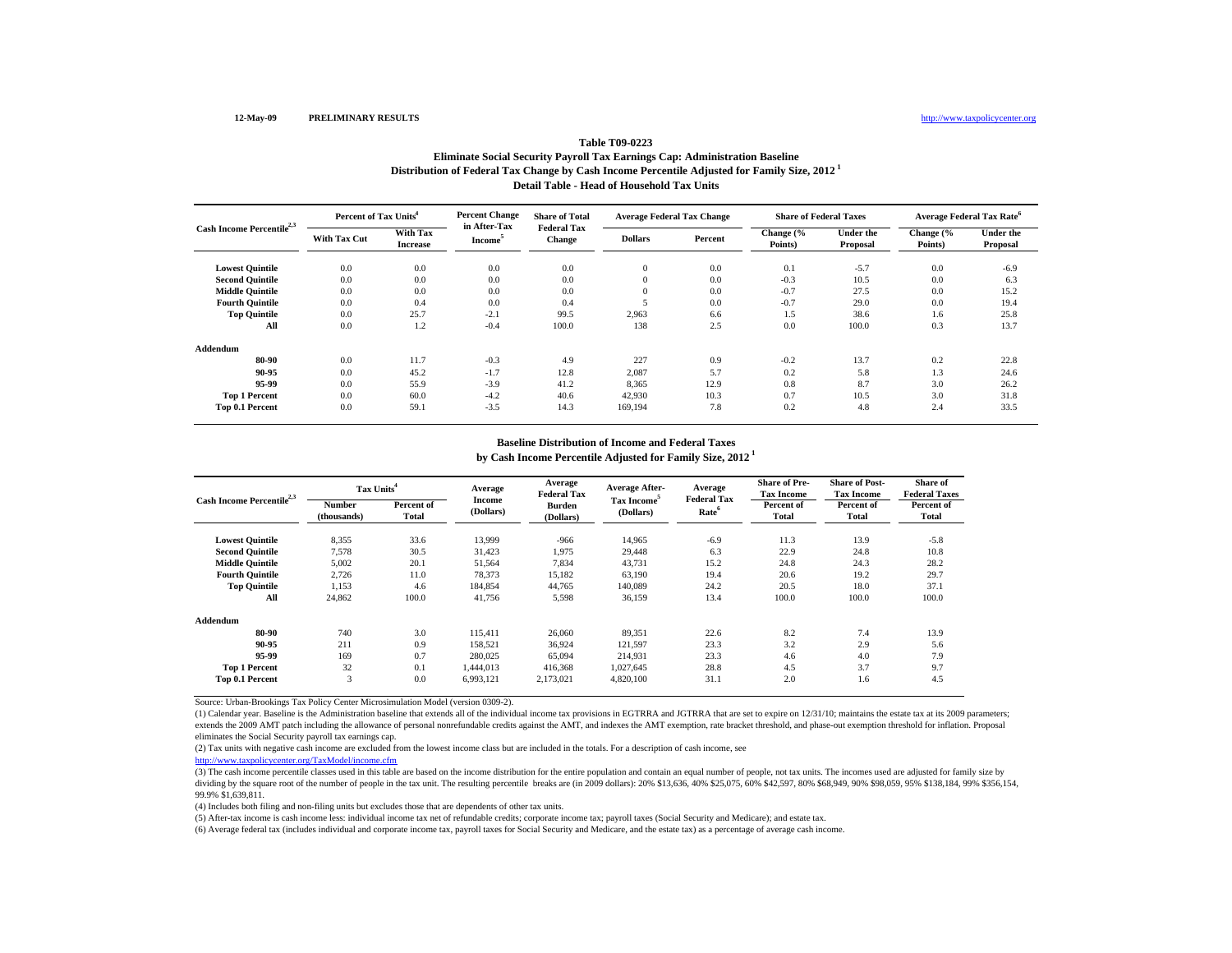## **Distribution of Federal Tax Change by Cash Income Percentile Adjusted for Family Size, 2012 1 Detail Table - Tax Units with ChildrenTable T09-0223Eliminate Social Security Payroll Tax Earnings Cap: Administration Baseline**

| Cash Income Percentile <sup>2,3</sup> |                     | Percent of Tax Units <sup>4</sup> |                                     | <b>Share of Total</b>               | <b>Average Federal Tax Change</b> |         | <b>Share of Federal Taxes</b> |                              | <b>Average Federal Tax Rate<sup>6</sup></b> |                              |
|---------------------------------------|---------------------|-----------------------------------|-------------------------------------|-------------------------------------|-----------------------------------|---------|-------------------------------|------------------------------|---------------------------------------------|------------------------------|
|                                       | <b>With Tax Cut</b> | With Tax<br><b>Increase</b>       | in After-Tax<br>Income <sup>3</sup> | <b>Federal Tax</b><br><b>Change</b> | <b>Dollars</b>                    | Percent | Change (%<br>Points)          | <b>Under the</b><br>Proposal | Change (%<br>Points)                        | <b>Under the</b><br>Proposal |
| <b>Lowest Quintile</b>                | 0.0                 | 0.0                               | 0.0                                 | 0.0                                 |                                   | $-0.1$  | 0.1                           | $-1.4$                       | 0.0                                         | $-8.6$                       |
| <b>Second Quintile</b>                | 0.0                 | 0.0                               | 0.0                                 | 0.0                                 | $\Omega$                          | 0.0     | $-0.2$                        | 2.4                          | 0.0                                         | 6.5                          |
| <b>Middle Quintile</b>                | 0.0                 | 0.1                               | 0.0                                 | 0.1                                 | $\sim$                            | 0.0     | $-0.7$                        | 10.1                         | 0.0                                         | 15.3                         |
| <b>Fourth Quintile</b>                | 0.0                 | 4.3                               | $-0.1$                              | 1.0                                 | 67                                | 0.3     | $-1.3$                        | 19.3                         | 0.1                                         | 19.1                         |
| <b>Top Quintile</b>                   | 0.0                 | 54.8                              | $-3.5$                              | 98.8                                | 8,311                             | 10.2    | 2.1                           | 69.5                         | 2.6                                         | 28.3                         |
| All                                   | 0.0                 | 9.6                               | $-1.8$                              | 100.0                               | 1,341                             | 7.0     | 0.0                           | 100.0                        | 1.4                                         | 21.5                         |
| Addendum                              |                     |                                   |                                     |                                     |                                   |         |                               |                              |                                             |                              |
| 80-90                                 | 0.0                 | 36.7                              | $-0.9$                              | 7.1                                 | 1,150                             | 3.2     | $-0.5$                        | 14.9                         | 0.7                                         | 23.0                         |
| 90-95                                 | 0.0                 | 71.0                              | $-2.6$                              | 12.9                                | 4,520                             | 8.5     | 0.2                           | 10.7                         | 2.0                                         | 25.3                         |
| 95-99                                 | 0.0                 | 77.7                              | $-5.1$                              | 34.9                                | 15,131                            | 14.5    | 1.2                           | 18.0                         | 3.8                                         | 29.6                         |
| <b>Top 1 Percent</b>                  | 0.0                 | 76.5                              | $-5.2$                              | 43.9                                | 76.877                            | 12.4    | 1.3                           | 26.0                         | 3.7                                         | 33.3                         |
| Top 0.1 Percent                       | 0.0                 | 77.3                              | $-4.4$                              | 16.4                                | 295,137                           | 9.7     | 0.3                           | 12.1                         | 3.0                                         | 34.3                         |

# **Baseline Distribution of Income and Federal Taxes**

**by Cash Income Percentile Adjusted for Family Size, 2012 <sup>1</sup>**

| Cash Income Percentile <sup>2,3</sup> | Tax Units <sup>4</sup> |                     | Average                    | Average<br><b>Federal Tax</b> | <b>Average After-</b>                | Average<br><b>Federal Tax</b> | <b>Share of Pre-</b><br><b>Tax Income</b> | <b>Share of Post-</b><br><b>Tax Income</b> | Share of<br><b>Federal Taxes</b> |
|---------------------------------------|------------------------|---------------------|----------------------------|-------------------------------|--------------------------------------|-------------------------------|-------------------------------------------|--------------------------------------------|----------------------------------|
|                                       | Number<br>(thousands)  | Percent of<br>Total | <b>Income</b><br>(Dollars) | Burden<br>(Dollars)           | Tax Income <sup>5</sup><br>(Dollars) | Rate <sup>6</sup>             | Percent of<br><b>Total</b>                | Percent of<br>Total                        | Percent of<br>Total              |
| <b>Lowest Quintile</b>                | 10,815                 | 21.9                | 15,090                     | $-1,302$                      | 16,391                               | $-8.6$                        | 3.5                                       | 4.7                                        | $-1.5$                           |
| <b>Second Quintile</b>                | 10,484                 | 21.3                | 35,679                     | 2,312                         | 33,367                               | 6.5                           | 8.0                                       | 9.3                                        | 2.6                              |
| <b>Middle Ouintile</b>                | 10,353                 | 21.0                | 64.150                     | 9.825                         | 54,325                               | 15.3                          | 14.2                                      | 15.0                                       | 10.8                             |
| <b>Fourth Ouintile</b>                | 9.644                  | 19.6                | 105,690                    | 20,107                        | 85,584                               | 19.0                          | 21.7                                      | 22.0                                       | 20.5                             |
| <b>Top Quintile</b>                   | 7,855                  | 15.9                | 316.419                    | 81,191                        | 235,228                              | 25.7                          | 53.0                                      | 49.3                                       | 67.5                             |
| All                                   | 49,293                 | 100.0               | 95,214                     | 19,168                        | 76,046                               | 20.1                          | 100.0                                     | 100.0                                      | 100.0                            |
| Addendum                              |                        |                     |                            |                               |                                      |                               |                                           |                                            |                                  |
| 80-90                                 | 4.070                  | 8.3                 | 160,563                    | 35,769                        | 124,795                              | 22.3                          | 13.9                                      | 13.6                                       | 15.4                             |
| 90-95                                 | 1,884                  | 3.8                 | 227,342                    | 52,936                        | 174,407                              | 23.3                          | 9.1                                       | 8.8                                        | 10.6                             |
| 95-99                                 | 1.523                  | 3.1                 | 403,939                    | 104,290                       | 299.649                              | 25.8                          | 13.1                                      | 12.2                                       | 16.8                             |
| <b>Top 1 Percent</b>                  | 378                    | 0.8                 | 2,087,355                  | 618,457                       | 1,468,898                            | 29.6                          | 16.8                                      | 14.8                                       | 24.7                             |
| Top 0.1 Percent                       | 37                     | 0.1                 | 9,762,184                  | 3,048,047                     | 6.714.137                            | 31.2                          | 7.6                                       | 6.6                                        | 11.8                             |

Source: Urban-Brookings Tax Policy Center Microsimulation Model (version 0309-2).

Note: Tax units with children are those claiming an exemption for children at home or away from home.

(1) Calendar year. Baseline is the Administration baseline that extends all of the individual income tax provisions in EGTRRA and JGTRRA that are set to expire on 12/31/10; maintains the estate tax at its 2009 parameters; extends the 2009 AMT patch including the allowance of personal nonrefundable credits against the AMT, and indexes the AMT exemption, rate bracket threshold, and phase-out exemption threshold for inflation. Proposal eliminates the Social Security payroll tax earnings cap.

(2) Tax units with negative cash income are excluded from the lowest income class but are included in the totals. For a description of cash income, see

http://www.taxpolicycenter.org/TaxModel/income.cfm

(3) The cash income percentile classes used in this table are based on the income distribution for the entire population and contain an equal number of people, not tax units. The incomes used are adjusted for family size b by the square root of the number of people in the tax unit. The resulting percentile breaks are (in 2009 dollars): 20% \$13,636, 40% \$25,075, 60% \$42,597, 80% \$68,949, 90% \$98,059, 95% \$138,184, 99% \$356,154, 99.9% \$1,639,811.

(4) Includes both filing and non-filing units but excludes those that are dependents of other tax units.

(5) After-tax income is cash income less: individual income tax net of refundable credits; corporate income tax; payroll taxes (Social Security and Medicare); and estate tax.